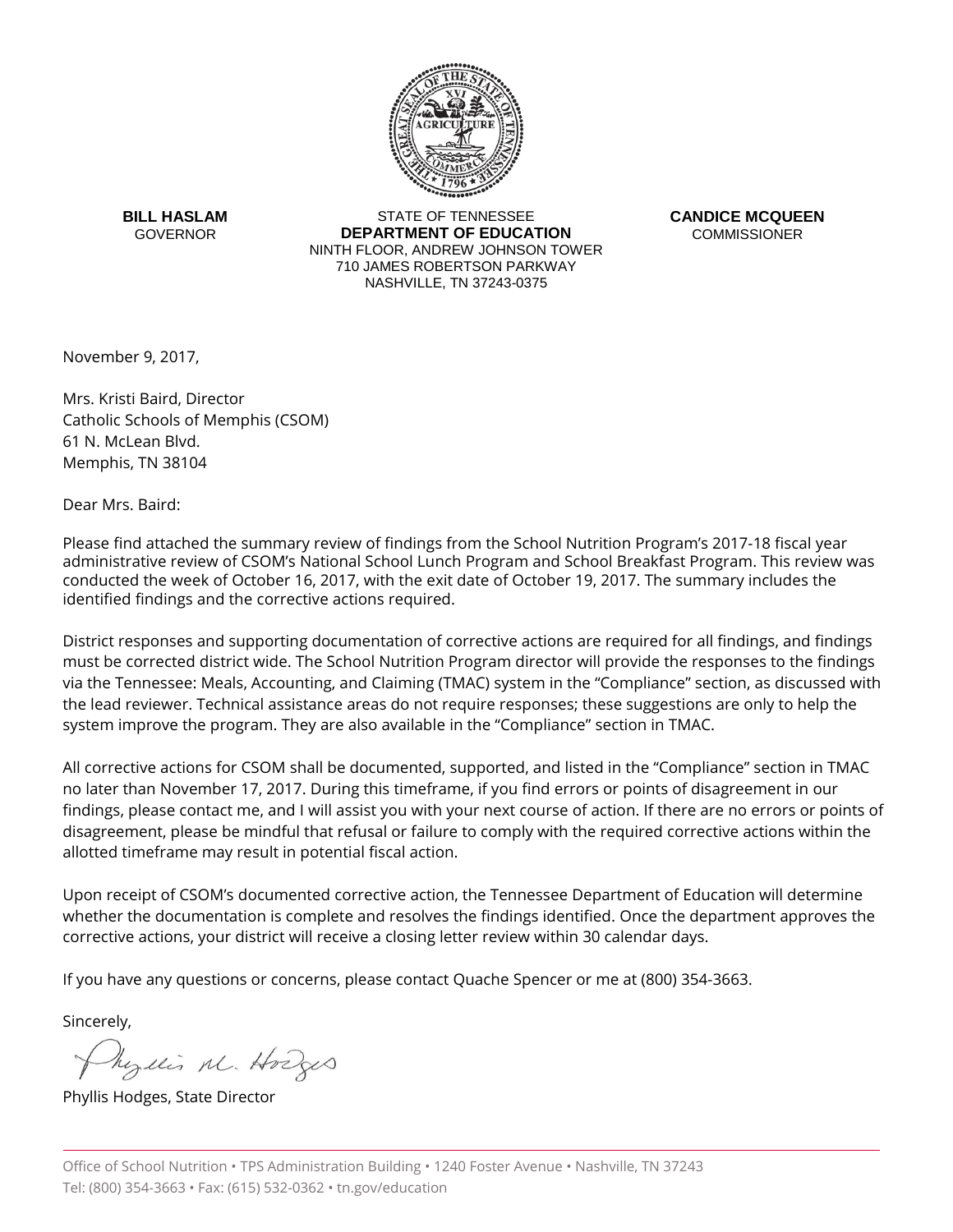

## **Catholic Schools of Memphis (P060) Review ID: 1384 Exit Conference Date: 10/19/2017**

Review Year: 2018 Month of Review: September Lead Reviewer: Michael Bishop

| <b>Findings ID</b><br><b>Finding Description</b><br><b>Required Corrective Action</b><br>Area |  |  |
|-----------------------------------------------------------------------------------------------|--|--|
|-----------------------------------------------------------------------------------------------|--|--|

## **SFA - Level Findings**

| $100 -$<br>Certification<br>and Benefit<br><b>Issuance</b> | $V - 0100$ | There were errors in<br>applications were incomplete.                                                                                                 | Conduct eligibility training for all staff involved<br>application processing. Multiple in approving free and reduced meal<br>applications.<br>Provide an agenda and sign in sheet as<br>documentation that training has occurred. |
|------------------------------------------------------------|------------|-------------------------------------------------------------------------------------------------------------------------------------------------------|------------------------------------------------------------------------------------------------------------------------------------------------------------------------------------------------------------------------------------|
| $700 -$<br>Resource<br>Management                          | $V-0700$   | Funds from the non-profit<br>school food service account<br>were used to cover meal<br>charges deemed by the SFA to<br>be bad debt (non-collectable). | Review the bad debt documentation with all<br>pertinent support staff. Create a formal SFA<br>charge policy.<br>Upload evidence of bad debt documentation<br>review and the SFA charge policy as<br>documentation of compliance    |
| $700 -$<br>Resource<br>Management                          | $V-0700$   | Indirect costs were improperly<br>charged to the SFA's nonprofit<br>school food service account.                                                      | Provide financial documentation that shows<br>the indirect costs as paid by non-federal funds.                                                                                                                                     |

## **Site - Level Findings: Resurrection Catholic School (0017)**

| 1400 - Food<br>Safety                             | $V-1400$ | Temperature logs did not have<br>the times that each<br>temperature was taken for the<br>food items.                                                                                                                               | Document the times that each of the food item<br>temperatures are taken. Submit one week of<br>correct temperature logs as proof of<br>compliance.                                                                                                                                           |
|---------------------------------------------------|----------|------------------------------------------------------------------------------------------------------------------------------------------------------------------------------------------------------------------------------------|----------------------------------------------------------------------------------------------------------------------------------------------------------------------------------------------------------------------------------------------------------------------------------------------|
| 300 - Meal<br>Counting<br>and Claiming<br>- Lunch | $V-0300$ | Meals were not being counted<br>at the point of service. They<br>were being counted before the<br>children actually received the<br>meal due to the procedure in<br>place at the school. All meals<br>must be counted upon receipt | Change the meal counting procedure to<br>ensure that meals are counted after the<br>student receives the reimbursable meal.<br>Conduct a site visit to confirm that the meal<br>counting procedure has been changed, and<br>complete an on-site review form on the day of<br>the site visit. |